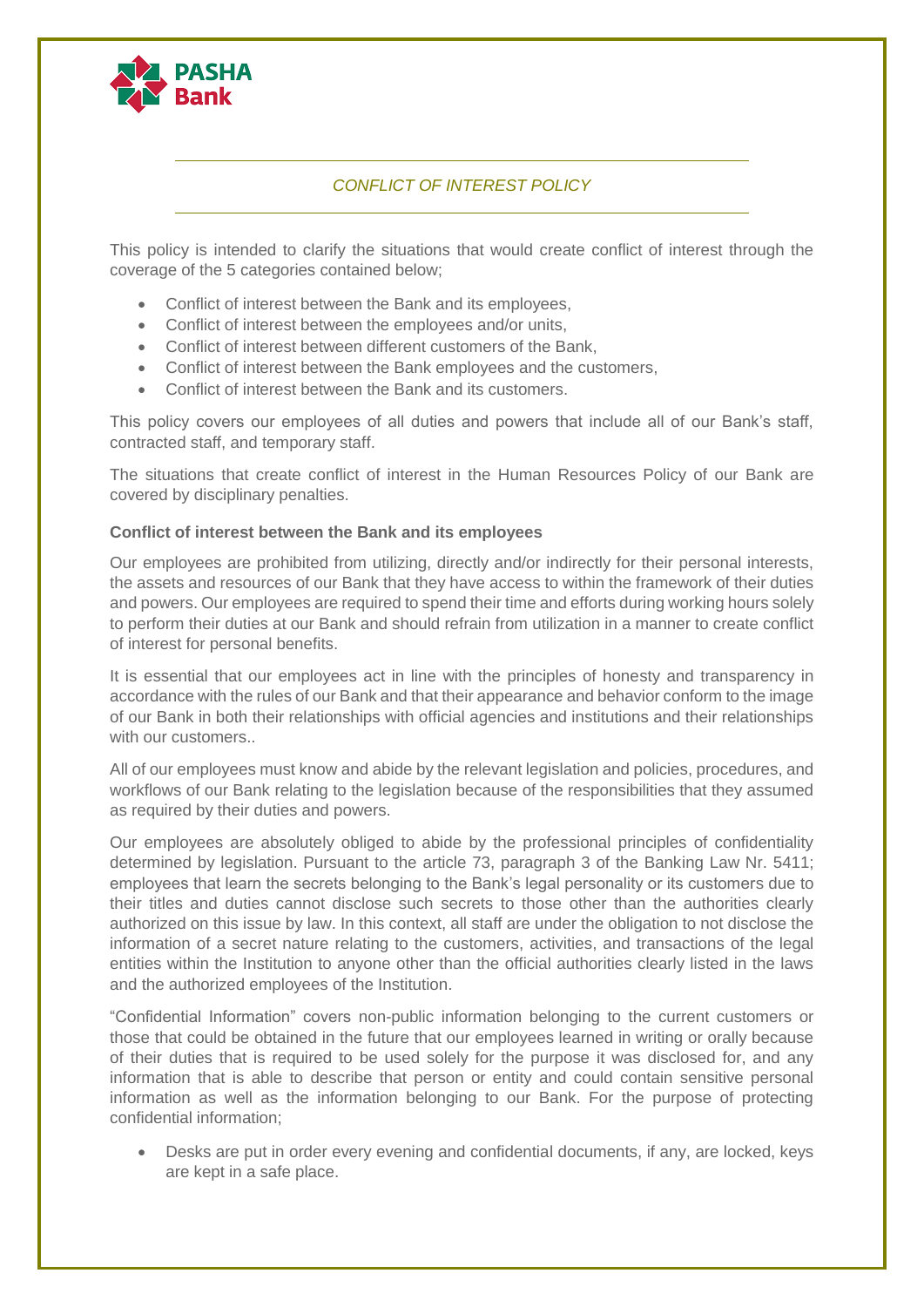

- Credit files and other confidential files cannot be taken outside the company without the approval of the senior management.
- Passwords and usernames are kept confidential and are not disclosed to anyone.
- Apart from legally obligatory notifications, no information could be copied to devices such as memory sticks and so on.
- Confidential information cannot be talked about in public places.
- Those who are not employed by our customers or our Bank cannot be allowed to have access to the desks of those employed. Use of, trading in, confidential information for the benefit of third persons and/or for the personal and special interests of our employees are prohibited. Such an obligation continues even after our employees left their duties at our Bank.

Our employees possessing, especially due to duty, confidential information that has not been disclosed to the public cannot make any transaction by using such non-public information for their own interests, in other words; in a manner to lead to insider trading and/or price manipulation.

Our employees are required to avoid using their powers to provide unfair advantage for themselves and their relatives. All of our employees and their relatives are required to avoid the types of transactions contained below, whatever the purpose, nature, and cause;

- To engage in any commercial activity in which one of the parties is our customer,
- Where one party is our Bank and the other party is our employee or his relatives, engagement of our employee or his relatives in any commercial activity (getting products or services) acting like a customer or supplier,

Our employees cannot take part in the decision process when faced with the following situations;

- Persons in the decision-making posts in the company positioned as the customer to be dealt/worked with in accordance with our Bank's field of activity are relatives of primary and/or secondary degree and/or shareholders/final beneficiary,
- Persons with the decision-making powers in a company with which there is a commercial relationship and/or in a company with the position of a supplier are relatives of primary and/or secondary degree and/or shareholders/final beneficiary

In an effort to prevent conflict of interest situations between our Bank and our employees, our employees and our customers, the Ethical Principles Policy and Human Resources Policy of our Bank exist and are located in the common area that all of our employees have been powered to access. Misuse of duties or powers by our employees in a manner to cause harm to our customers and/or in return for the interest of relatives or third persons are included in cases that require the penalty of dismissal.

### **Conflict of interest between employees and/or units**

The measures of our Bank regulating the information flow and covered by the separation of duties that are aimed at preventing conflicts of interest between employees and/or units are provided below.

Our employees are banned from sharing the information that they accessed in line with their duties and responsibilities with our other employees that do not have the power to access such information and the confidentiality and security of such information are the responsibility of our employees that have access to the information. This subject is dealt with within the scope of Information Walls and the limitation and/or prevention of the flow of confidential and inside information within the Bank.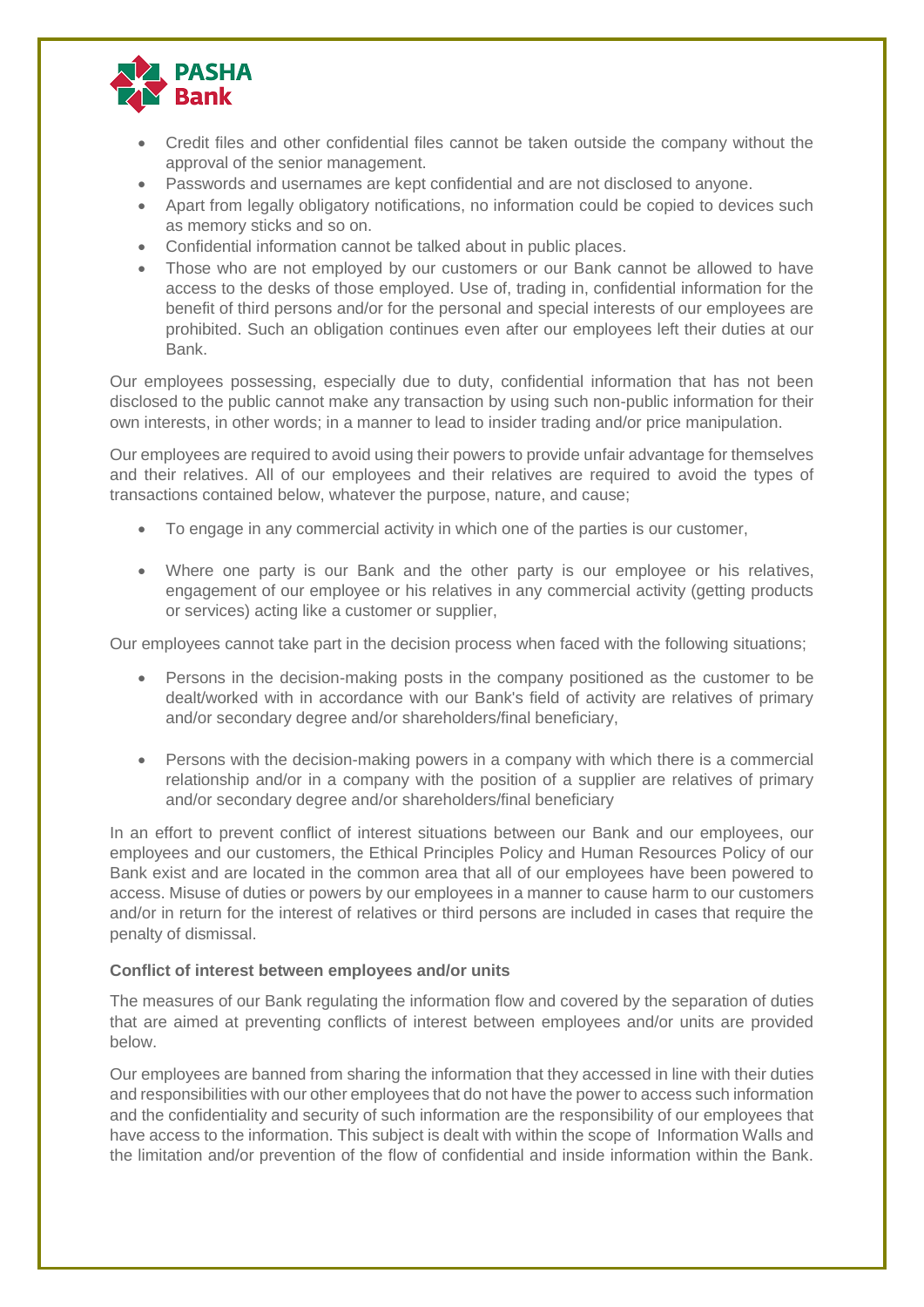

The approach in question has been constructed for the prevention of potential cases of conflict of interest.

The examples below are provided within the scope of Information Walls regarding the differences in access to information among our employees;

- Our Bank's portfolio is known only to our employees authorized for trading and such employees of ours are prohibited from disclosing such information to our other employees,
- Only our employees that have been authorized within the scope of Information Walls have access to the information of our customers that are provided with the custody service and confidentiality and security of the information are under the responsibility of our employees that have been authorized and assigned,
- Although the issuer information acquired by the employees that were involved in brokering projects of public offering has the status of confidential information, only our employees that are involved in the project have the power to access the information in question.

As the access to our Bank system in this context is achieved through personal passwords and our employees have information access and transaction powers in the system in accordance with their duties, authorization levels, and cases, they are banned from sharing their passwords with other employees and our employees are themselves responsible for the safety of their personal passwords.

The access by our employees to information and documents is designed, in accordance with their powers in line with the separation of duties, in our Bank's procedures, job descriptions, and workflows through separation of duties and/or physical differentiation, powers and responsibilities that pose a risk and could create conflict of interest are differentiated and ensured that they are not assigned to the same persons.

Performance, approval, recording, and control of the transactions within the scope of the principle of separation of duties are assigned to our employees with different duties.

It is also ensured in the sitting order of our employees that the sections with duties and information that could be associated with conflict of interest are separated. Therefore, units have been positioned in our Bank in accordance with the closed office system.

### **Conflict of interest between different customers of the Bank**

It covers the cases of conflict of interest that could occur between a customer and another customer of our Bank.

In situations where conflict of interest between our different customers could not be prevented, our employees need to treat our customers in question equally and fairly.

Our employees should strive to perform their duties impartially in conflicts of interest between our customers.

#### **Conflict of interest between the Bank employees and the customers**

Personal interest could be financial or it is possible to be in the form of any interest within the industry.

The areas where generally most personal interests are obtained are indicated below and such areas are the ones that are generally encountered. Cases of conflict of interest are not limited to the areas contained below;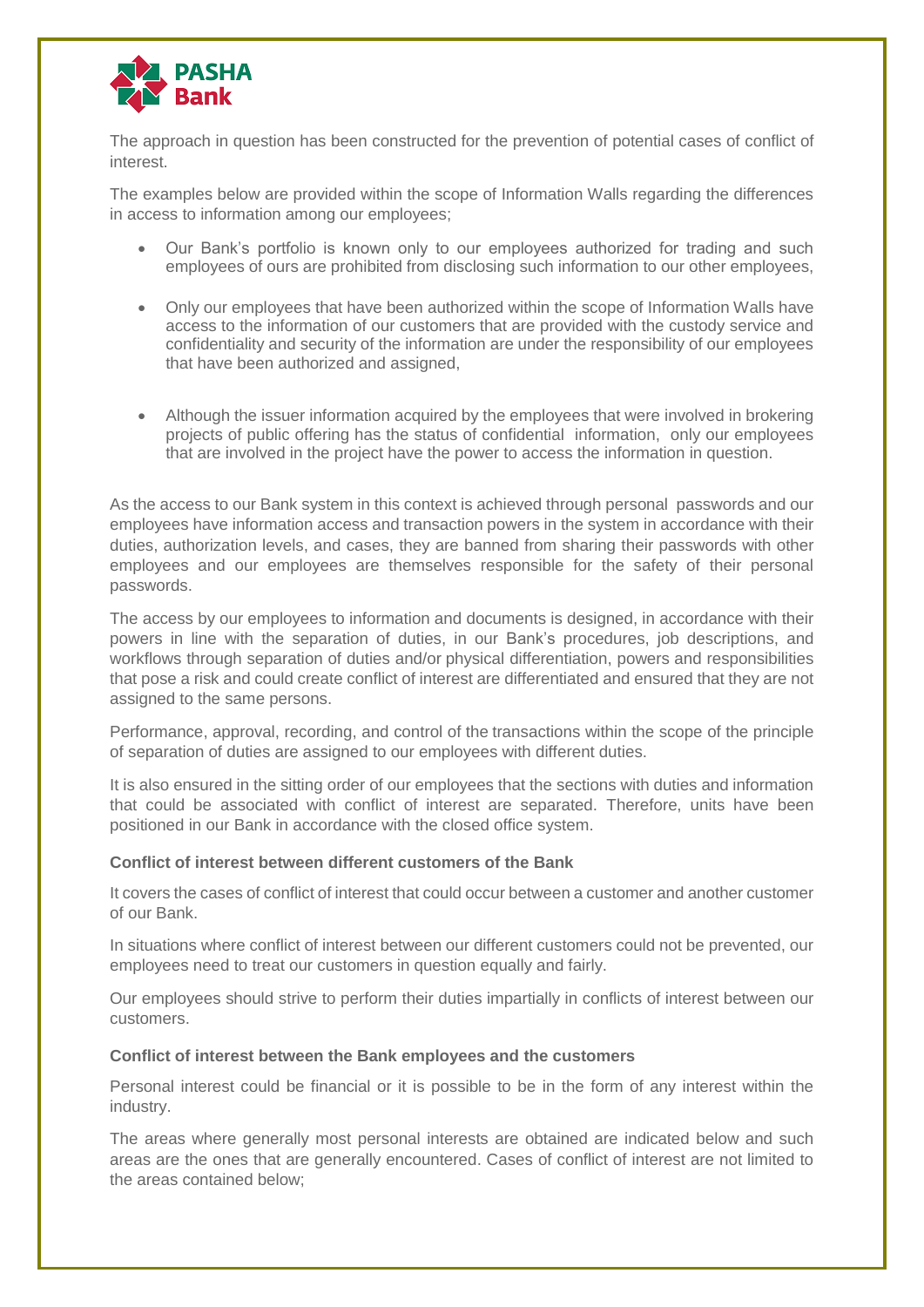

- Acceptance, from customers, suppliers, intermediaries, brokers, of gifts that are outside the gift types and limits contained in our Bank's policies, procedures and given to influence their own choice, decision, and consent,
- Acting like the counterparty in customer transactions (for instance; purchase by the employee or his relative of any asset or vehicle sold by the customer),
- Engaging in personal financial relationship with customers and/or suppliers,
- Copying customer transactions,
- Performing a transaction on behalf (by proxy) of the customer, engaging in representation relationship with the customer,
- Establishing a financial relationship with customers (for instance; borrowing, becoming a surety in transactions, performing customer's payments, etc.),
- Performance of any transaction by our employees that possess, especially due to duty, confidential information that has not been disclosed to the public by using such non-public information for their own interests, in other words; in a manner to lead to insider trading and/or price manipulation,
- Securing financial gains from the customer other than the standard fee and commission because of the service provided to the customer,
- Obtaining financial gains from third persons because of the service provided to the customer,
- Gaining benefits from service and activity provided to the customer,
- Discriminating among customers because of personal interests and favoring a customer over another customer,
- Transfer, trading in, confidential information of our customers that our employees acquired within their duties and powers to third persons in line with their personal benefits/interests,
- Utilization of confidential information acquired by the employees involved in projects of public offering for their own interests and/or using it for the interests of other customers in return for interest,
- Sharing of the information belonging to our customers that have been provided with custody service with our unauthorized employees by our employees assigned and authorized in this context,
- Discriminating against size of orders and customers in the transmission of orders,
- Recommendation to our other customers of the funds with high amounts of investment by some of our customers,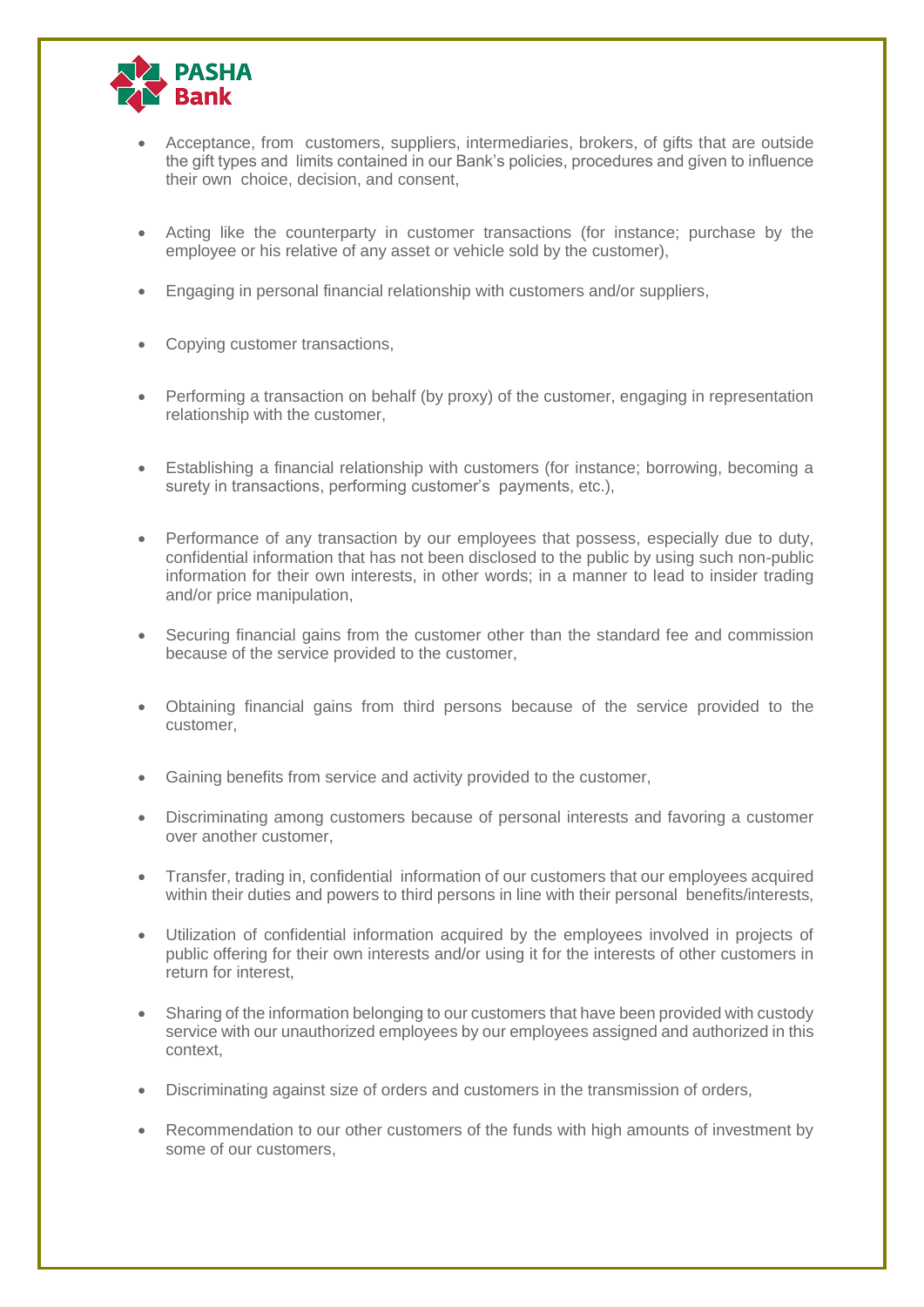

- Acting, while the transmission of order is realized, within the scope of personal interest in a manner that could not be appropriate with the principles of time and price priority,
- Utilization by our employees with access to non-public information of such information to secure material benefits,
- Securing benefits from the service and product provided to the customer although it is not of any interest to the customer,
- Providing our customers with groundless and deceptive information that does not reflect reality,
- Asking for gifts from customers, suppliers, and advisors, making implied remarks in this regard,
- Accepting from customers non-customary gifts of a nature and value that could create obligations for themselves in a manner that would exceed our Bank's gift types and limits,
- Providing existing or prospective customers with overly expensive gifts and securing advantages from the customer's field of business (for instance, shopping opportunity with a special discount), through the use of position, that are beyond their purpose and go out of normal practices

Pasha Yatırım Bankası A.Ş. employees cannot perform transactions within the scope of the cases mentioned above.

#### **Conflict of interest between the Bank and its customers**

Even if an organizational structure is created and the necessary administrative measures are taken in our Bank preventing conflicts of interest, our customers are provided with information before the related service or product is offered regarding the contents and causes of conflicts of interest between our Bank and our customers that could not be prevented due to reasonable causes arising from the operation of the market. Such provision of information can be made in writing and it should be fair and clear.

Therefore, because of the possibility that the customer incurring a loss may culminate in our Bank making a profit due to the nature of the service or product offered within the scope of our Portfolio brokerage activities, it should be made sure, before entering into a relationship of commitment with the customer, that all information on the product offered to the customer that is up-to-date, clear, fair, and not misleading, and complying with the legislation in force has been shares in writing through the Risk Notification Form.

In order to prioritize our customers' interests in all activities of our Bank;

- All of our customers are to be treated impartially and equally and discrimination should be avoided, unfair advantages or preferential treatment should not be offered,
- Within a right framework of "Know Your Customer" approach, adequate and accurate information must be collected about our customers in order for the identification of the service or product suitable to the needs and expectations of our customers,
- Customers must be evaluated in two separate categories as general and professional in accordance with the "Know Your Customer" approach and n the risk level of the product to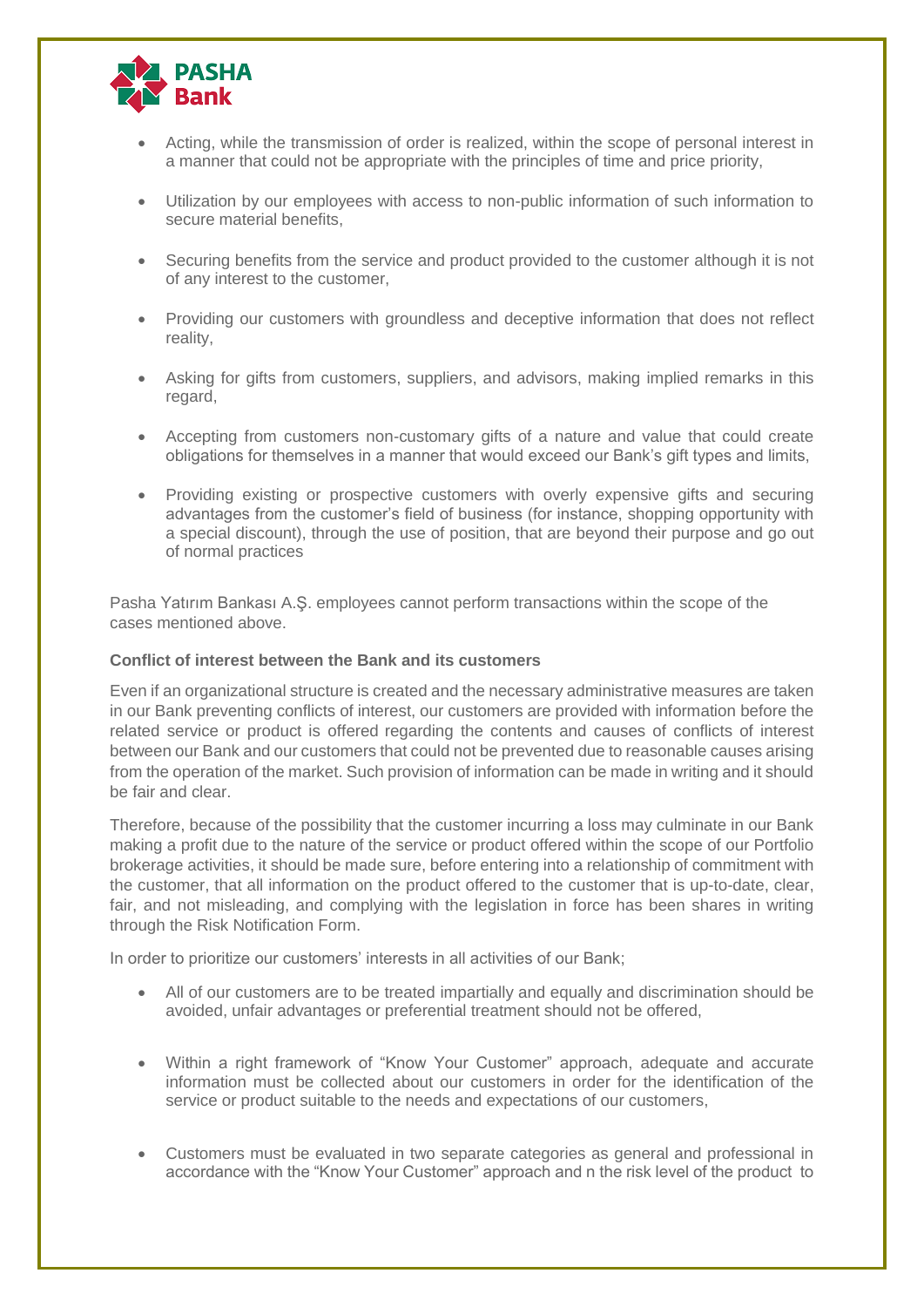

be offered and accordingly its suitability must be determined in accordance with the category and the results of the suitability and soundness tests to be made,

- The product offered should be suitable to the customer's information and experiences, needs and expectations, any product that is not of interest to the customer should not be offered to the customer,
- It should be made sure that the content of the product that is offered, all of its financial risks, cost of the product, and its purpose to be offered to the customer are understood by the customer in a clear language and in a way not creating confusion of meaning,
- All risks of the product offered should be told in detail in a clear language,
- In cases where our customers wanted to take risks in a way not appropriate with their profiles and above their capacities, all risks must be notified to the customer before the transaction was done and it should be ensured that the customer understood the aforesaid risks,
- Written or verbal statements characterized as a guarantee should not be made that any particular investment instrument would provide a certain yield,
- The customer should be provided with the information that there would be fees for the transactions to be realized and differentiated commissions in the transaction transmission channels (for instance, order transmission over telephone) and that the reason for that was the prevention of making inconsiderate transactions,
- The customer should not be directed towards multiple transactions despite a lack of customer need and interest and the commission income in question should not be increased in this way.

The most general examples that are characterized as conflict of interest that could arise in connection with our Bank's activities are mentioned below -without limited to them-. The realization of the activities contained in such examples has been prohibited.

- In situations where the Bank is the portfolio manager for multiple customers, sale by the Bank of the amount taken into the pool account during the day to some customers at a better price at the end of the day,
- In the realization of customer transactions, performing the Bank's portfolio transactions before customer transactions, allowing the Bank to have the order of priority in realizing transactions,
- Working with an external auditor that the Bank has a conflict of interest with because of the advisory services provided to itself,
- Sharing private, confidential or sensitive information with the Bank's different entities/group companies and research, consulting, banking, investment, credit allocation units,
- Sharing any information covered by conflict of interest with the employees of the group company that are shareholders,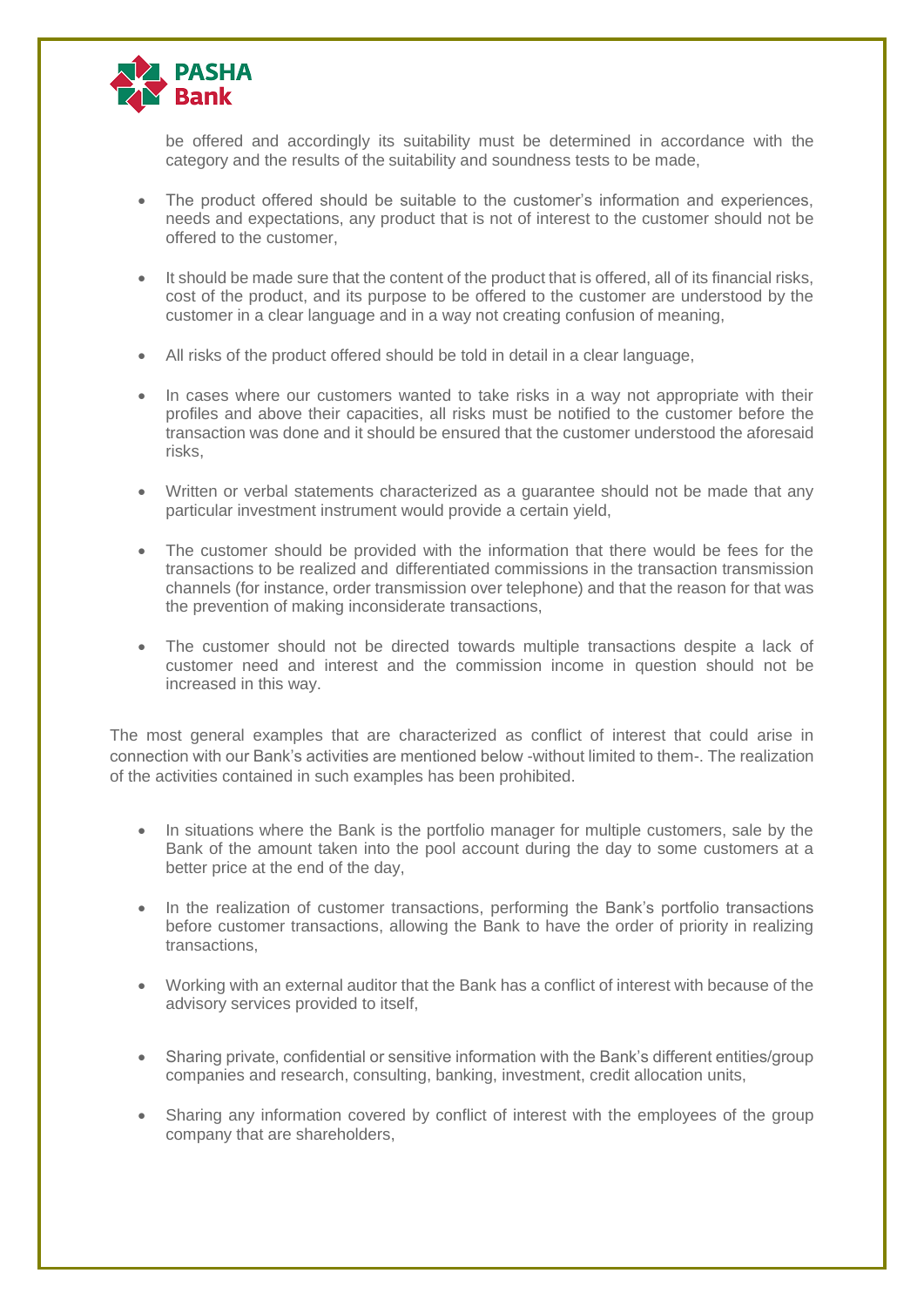

- Recommendation to our customers of capital markets instruments in our Bank's portfolio that are planned to be sold,
- Providing our customers with an evaluation about the capital markets instruments in our Bank's portfolio that are planned to be sold,
- Preparing, by considering our Bank's interests, the contents of the research reports prepared by our Bank's authorized employees to be shared with our customers,
- Copying customer transactions for the purpose of ensuring our Bank's interest,
- Offering services and products to our customers for the benefit of our Bank when it is not of any interest to the Customer,
- Opening a position on behalf of our Bank on the basis of non-public information before the customer's order.

## **Measures Taken to Prevent Conflicts of Interest**

The measures given below are taken in our Bank for the purpose of preventing conflicts of interest;

- In order for a situation to not occur that would give rise to conflict of interest with the Bank's customers, the Compliance and Legislation Unit gets all complaints, suggestions, and requests coming from the customers relating to the Bank's products and services and conveys them to the relevant units and follows up the stages of resolution.
- The Compliance and Legislation Unit reports the subjects that the customer complaints concentrates on and engages in activities that prevent the repetition of complaints.
- Customer complaints are responded within the times specified and in accordance with the quality that is targeted.
- Legal Unit prepares the legal texts and contracts relating to the transactions that the Bank is a party to so as to not allow conflict of interest in contracts made with third persons and/or give its opinion in legal terms by examining those that were prepared.
- In order to not allow any irregularities or conflict of interest in trading transactions concluded with third persons, transactions are made in accordance with the authorization levels and limits that were specified in our Bank's "Purchasing Policy". Approval and authorization limits of the decisions related to all tender business and purchases of goods/services are as specified in this Policy. As the Policy was issued to lay out the internal business of the Bank relating to purchases and tenders, they do not bing the Bank against third persons. In disputes with third persons, provisions of the legislation and special contracts are applied.
- Rules are specified for managing personal accounts and investments of the employees/relevant persons,
- Rules are set for the activities of the employees outside the Bank,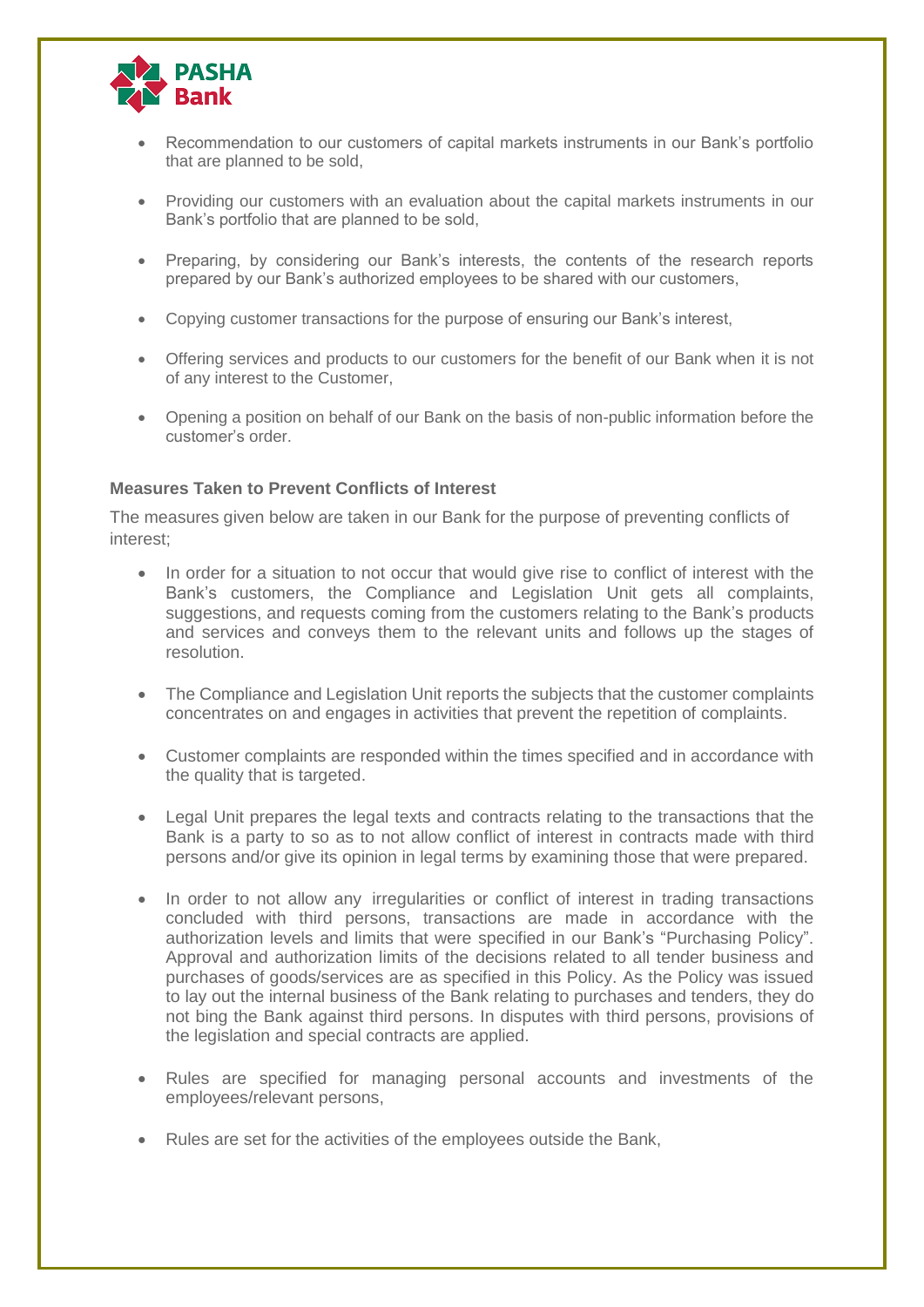

- A written remuneration policy has been created that is in compliance with the scope and structure of the Bank's activities and strategies, long-term goals and risk management structures, preventing assumption of excessive risk and contributing to efficient risk management. In an effort to ensure the efficacy of the remuneration policy, the Board of Directors reviews the remuneration policy at least once a year and makes sure that the salaries to be given are in compliance with the bank's ethical values, internal balances and strategic goals,
- In order for the remuneration practices to be monitored and audited on behalf of the Board of Directors, a "Remuneration Committee" was set up within the Board of Directors and the "Remuneration Committee" evaluates the remuneration policy and practices and submits its recommendation on this matter to the Board of Directors each year in a report halinde,
- Our employees are provided with adequate salaries and personal rights in accordance with the current conditions by considering market and budget possibilities of our Bank, their professional adequacy, responsibilities and powers,
- The job descriptions and distribution of our employees other than those at the Internal Systems and their criteria for performance-related bonus payments are determined and made by the Senior Management within the principles specified by the Board of Directors. Such criteria are reviewed regularly according to the standards and special duty responsibilities that were specified.
- The career planning of our Bank's employees is determined by the Senior Management on the basis of the principles specified by the Board of Directors and our Bank's strategy and needs. The general principles relating to the career mapping, existing positions are announced through the Human Resources Policy in a manner allowing access by all our employees.
- Remuneration, promotion, and personal rights of the managers and staff of the Internal Systems units are determined by the Remuneration Committee with the recommendation of the Audit Committee. The payments to be made to the managers and staff of the Internal Systems are determined by considering the general principles specified by the Board of Directors through an assessment by the Audit Committee of the performance of the relevant staff relating to their own functions in a manner that would be independent of the performance of the activity unit that they audited or supervised or controlled,
- Premium and bonus payments based on the Bank's performance to the Executive Members of the Board of Directors and the Senior Management are determined within the framework of the powers granted by the Board of Directors in line with the recommendation of the Chairman and Deputy Chairman of the Board of Directors. Premium and bonus payments are subject to the objective conditions relating to the Bank's profitability and financial structure. Payment decisions are not made that have not been defined with objective criteria and that could contradict the Bank's corporate values,
- Dividend payments can be made within the Bank's articles of association and the rules and procedures determined by the regulatory authority,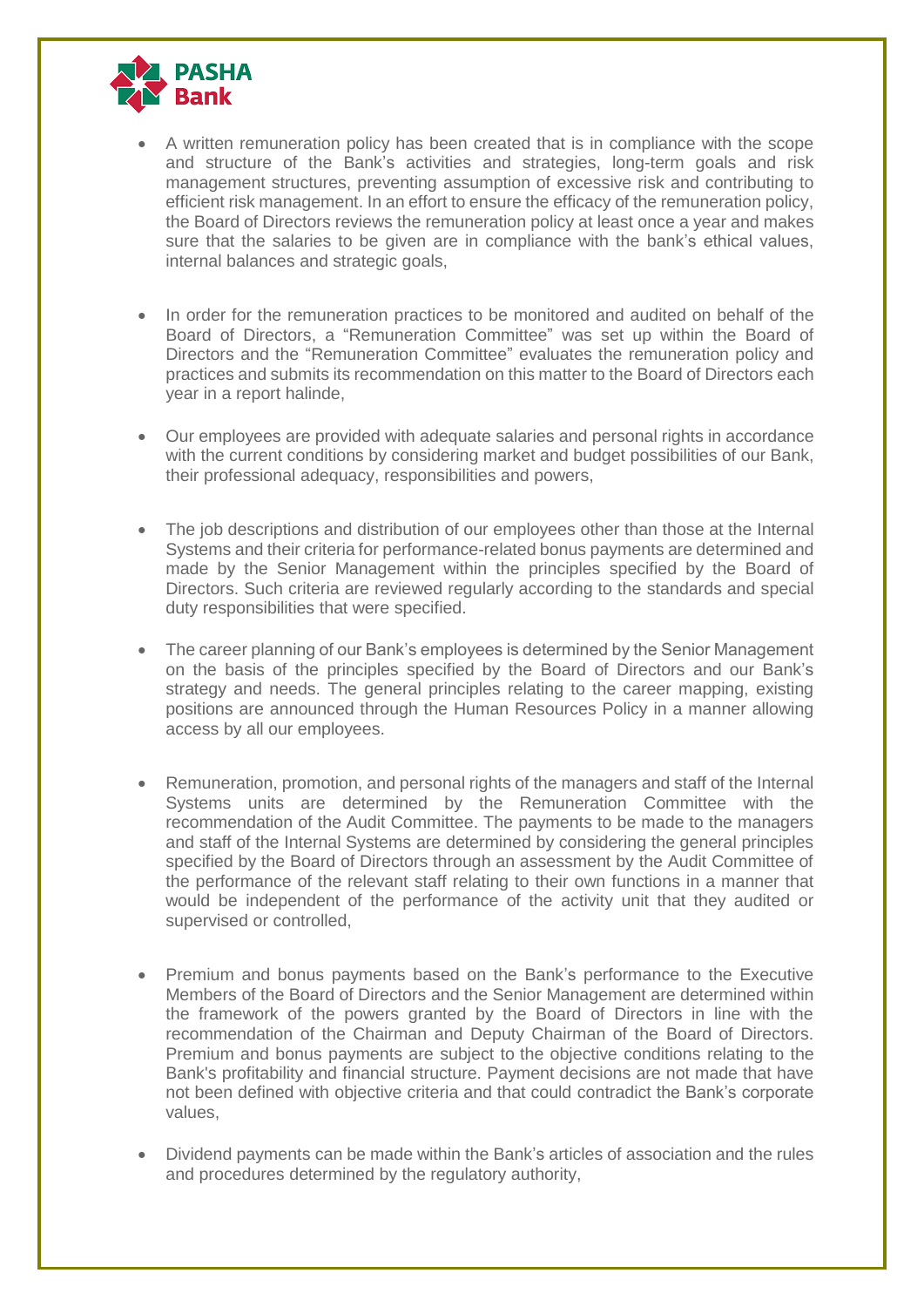

- Our Bank may specify different standards in accordance with the type of conflict of interest and may also specify different standards according to the type of conflict of interest in the remuneration criteria of the units that could lead to conflict of interest,
- Our employees cannot engage in another business outside the Bank, with or without a pay, even when outside the working hours, apart from their duties specified by a contract within our Bank and cannot accept any duty of this type,
- Organizational procedures are implemented in connection with the Bank's types of activity or new products and services that it would develop,
- In situations where there is a risk that the welfare level of one or more customers may be affected, prevention or control of the information sharing among employee / relevant person / service provider, (for instance; taking into account the provision of information as it is necessary in the transfer of banking information to suppliers and getting the confidentiality agreement signed)
- It is made sure that rules covering the issues of incentives, receipt, provision, and disclosure of gifts are set and a record is kept of the benefits and interests that were proposed and accepted,
- Independent Members of the Board of Directors make a written declaration to the effect that they are independent within the framework of the legislation, articles of association, and corporate governance principles,
- It is confirmed that the units act independently,
- The flow of confidential and inside information is limited and/or prevented within the Bank through Information Walls, for instance, only those of our employees that have been authorized within the scope of Information Walls have access to the information on the customers that were provided with custody service and their confidentiality is under the responsibility of our employees that have been authorized and assigned,
- Through separation of duties and/or physical differentiation, access by our employees to information and documents are designed in our Bank's procedures, job descriptions, and workflows in accordance with their powers in line with separation of duties, powers and responsibilities that pose a risk are separated from each other and made sure that they are not possessed by the same persons.
- Within the scope of the principle of separation of duties; performance, approval, recording, and control of the transactions are assigned to our employees with different duties,
- It is also ensured in the sitting order of our employees that the sections with duties and information that could be associated with conflict of interest are separated. Therefore, units have been positioned in our Bank in accordance with the closed office system.
- The principle of four eyes is established in the supervision of the Bank's activities and, according to this principle, each significant decision is made by at least two or more persons.